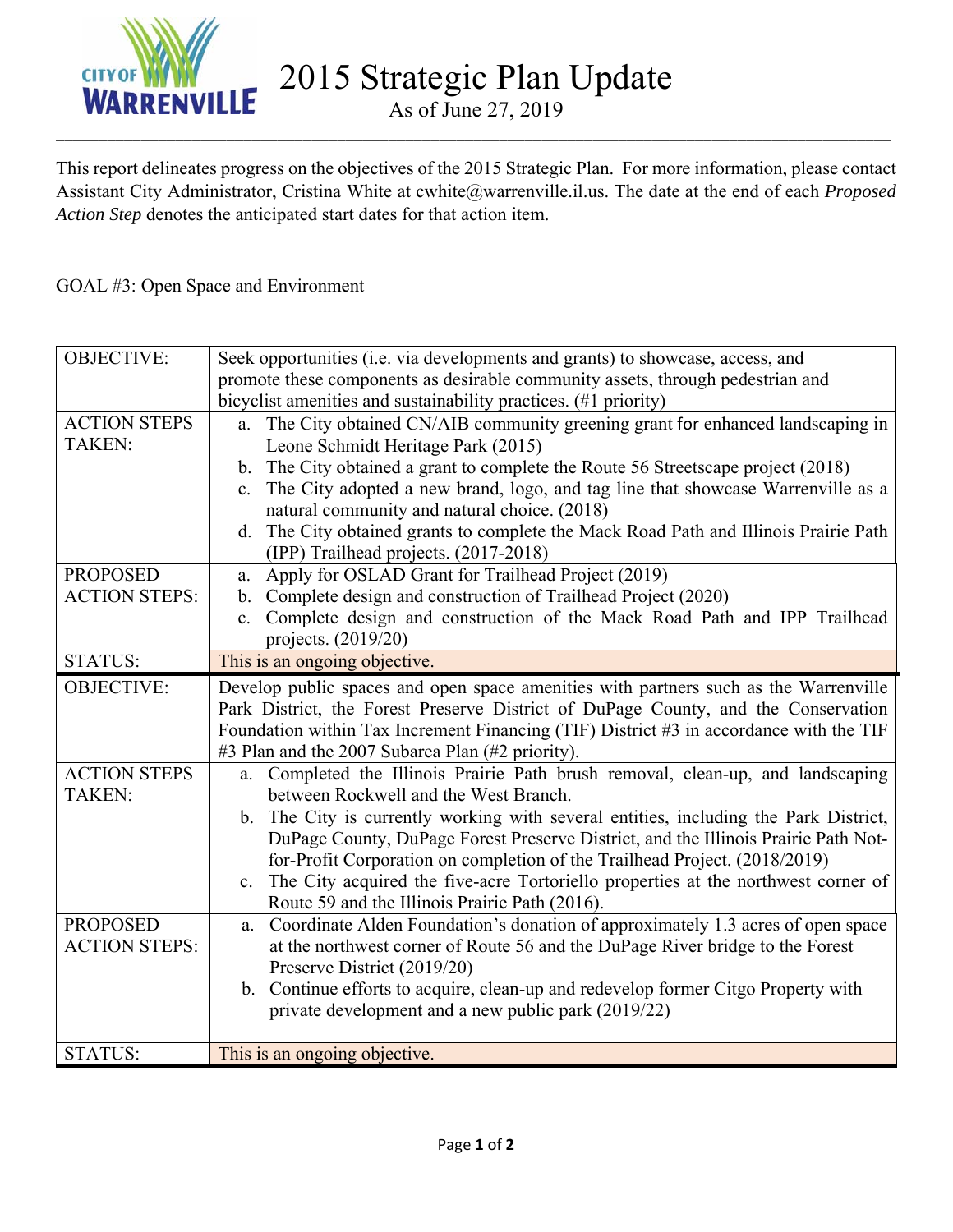

2015 Strategic Plan Update

As of June 27, 2019

| <b>OBJECTIVE:</b>    | Evaluate the flood protection efforts implemented by DuPage County along the West<br>Branch of the DuPage River to ensure that flooding has been reduced for residents and |
|----------------------|----------------------------------------------------------------------------------------------------------------------------------------------------------------------------|
|                      | businesses along the River. (#3 priority)                                                                                                                                  |
| <b>ACTION STEPS</b>  | The City has monitored the properties along the river and even during multiple<br>a.                                                                                       |
| <b>TAKEN:</b>        | heavy rains, staff has not observed the same level of flooding that occurred prior to                                                                                      |
|                      | the improvements.                                                                                                                                                          |
| <b>PROPOSED</b>      |                                                                                                                                                                            |
| <b>ACTION STEPS:</b> |                                                                                                                                                                            |
| <b>STATUS:</b>       | This is an ongoing objective.                                                                                                                                              |
| <b>OBJECTIVE:</b>    | Encourage environmentally responsible development that effectively controls the volume                                                                                     |
|                      | and improve the quality of stormwater runoff, thereby addressing neighborhood drainage                                                                                     |
|                      | issues, and that considers other impacts to the environment such as light and noise                                                                                        |
|                      | pollution, or effects on the landscaping. (#4 priority)                                                                                                                    |
| <b>ACTION STEPS</b>  | The City evaluated and approved multiple private development projects (Stafford<br>a.                                                                                      |
| <b>TAKEN:</b>        | Place, Everton, Lexington Trace, and Riverview West that incorporate extensive                                                                                             |
|                      | stormwater best management practices, native plantings, and wetland and                                                                                                    |
|                      | floodplain enhancements into their design (2018/2019)                                                                                                                      |
| <b>PROPOSED</b>      |                                                                                                                                                                            |
| <b>ACTION STEPS:</b> |                                                                                                                                                                            |
| <b>STATUS:</b>       | This is an ongoing objective.                                                                                                                                              |
| <b>OBJECTIVE:</b>    | Follow the tenets and commitments in The U.S. Mayors Climate Protection Agreement,                                                                                         |
|                      | adopted by the City Council on January 17, 2012 and the ongoing commitment to maintain                                                                                     |
|                      | the City's Tree City USA status. (#5 priority)                                                                                                                             |
| <b>ACTION STEPS</b>  | a. Developed and adopted the Climate Action Plan with the leadership of the                                                                                                |
| <b>TAKEN:</b>        | Environmental Advisory Commission (2015/2016)                                                                                                                              |
|                      | b. The City has maintained its Tree City USA designation                                                                                                                   |
|                      | c. Revised City codes to encourage private residential solar power installations                                                                                           |
|                      | City Council passed motion directing priority processing of applications for<br>d.                                                                                         |
|                      | projects that include solar energy components (2018)                                                                                                                       |
|                      | e. Joined SolSmart, an organization providing guidance and assistance with local                                                                                           |
|                      | governmental code revisions to encourage solar power development and achieved                                                                                              |
|                      | SolSmart Bronze designation (2018/19)<br>Additional items were documented in a memo by Public Works Management                                                             |
|                      | f.<br>Analyst Miller in 2018, attached as Exhibit A.                                                                                                                       |
|                      | Included funding in the FY 2020 budget for a tree inventory.                                                                                                               |
| <b>PROPOSED</b>      | g.<br>Working on developing a solar power project at well number nine.<br>а.                                                                                               |
| <b>ACTION STEPS:</b> | Joined the Metropolitan Mayors Caucus Community Solar collaborative<br>b.                                                                                                  |
|                      | procurement program to bring benefits of community solar to public facilities.                                                                                             |
| <b>STATUS:</b>       | This is an ongoing objective.                                                                                                                                              |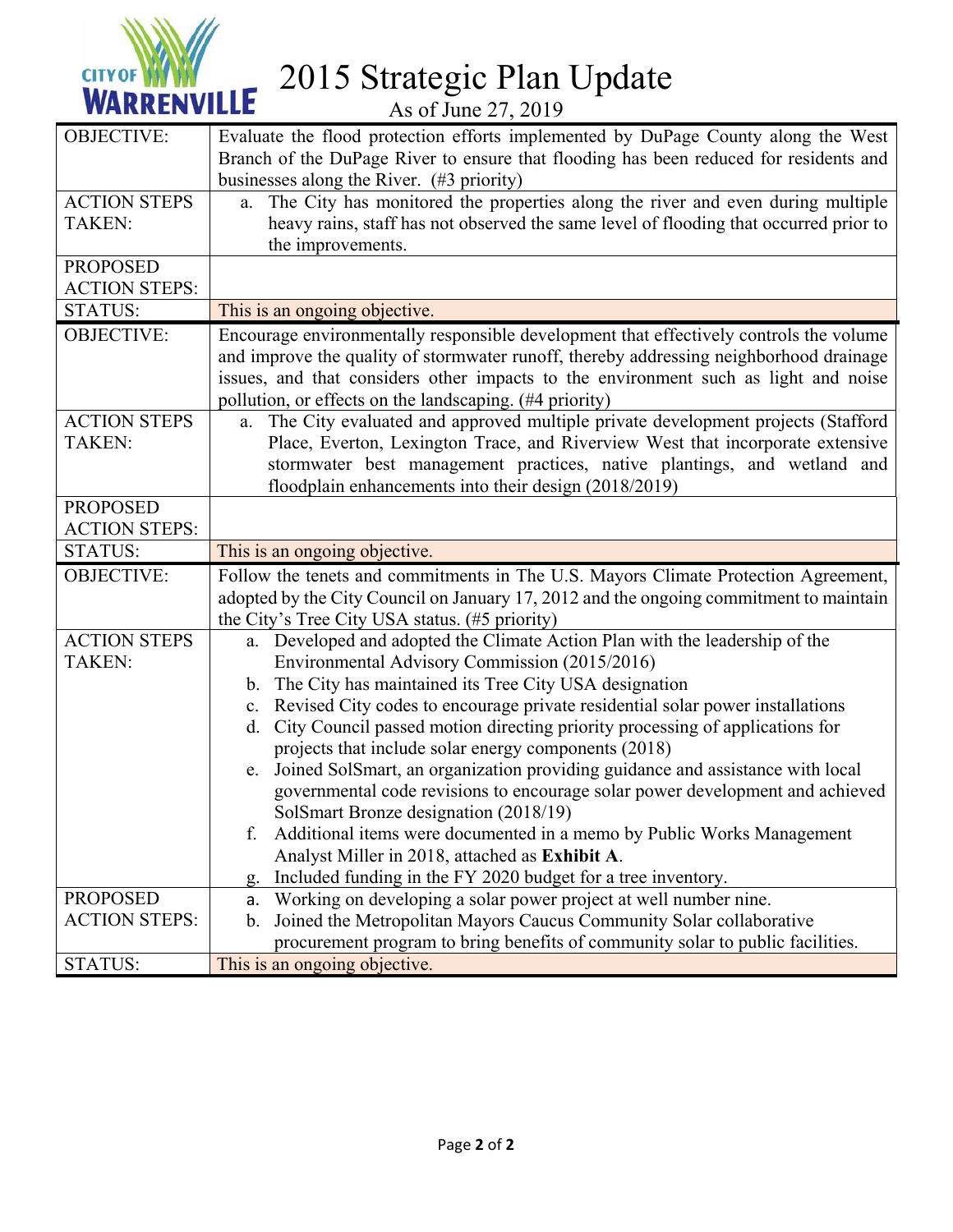Over more than a decade, the City has completed many "green" projects, which fall under the goals of the City's 2016 Climate Action Plan. They include:

#### **A. Building Inspection Vehicle Retrofit**

**Description/Accomplishment**: In 2014, the Community Development Department retrofitted a staff vehicle from unleaded gasoline to compressed natural gas (CNG). CNG produces 20-30 percent less greenhouse gases than gasoline or diesel vehicles.

#### **B. LED Street Lights**

**Description/Accomplishment**: The City began upgrading street lighting to LED in 2007. In the past, the City received grant funding to help offset the cost of the upgrades. According to the City's Geographic Information Systems (GIS) inventory of city-owned street lights, approximately 347 (41% of the total inventory) street lights are equipped with LED lights. The City has approximately 491 light fixtures that need upgrading to LED. Currently, when a City street light becomes inoperable, it is upgraded to an LED fixture. Also, new street lights, installed by the City, are equipped with LED fixtures. As future grant funding becomes available, the City will determine if additional street light can be upgraded to LED fixtures. Also, during 2015, ComEd completed a significant number upgrades of its street lights to LED.

### **C. Energy Audits of City Buildings**

**Description/Accomplishment**: Energy audits were conducted for the City Hall, Police Station, and Public Works Building by the Smart Energy Design Assistance Center (SEDAC) in conjunction with City staff. The audits measure current energy usage in each building, identify possible energy reduction measures and provide rough cost estimates to implement the reduction measures. According to the audit results, all three of the City's buildings were more energy efficient than other municipal buildings of comparable design. The majority of the audit recommendations, for all three buildings, involved continued lighting upgrades, among other things.

#### **D. Energy Efficient Appliances and Equipment**

**Description/Accomplishment**: As a policy, the City prioritizes purchase of items bearing the *Energy Star Certification, which indicates that equipment reduces greenhouse gas emissions* through efficient energy usage (https://www.energystar.gov/products/how-product-earns-energystar-label). Recent purchases have included energy efficient copiers and technology, among other items. The City has also moved away from purchasing equipment powered by two-stroke, gasoline engines, including snow throwers and weed trimmers. According to the Environmental Protection Agency (EPA), "A typical string-trimmer is powered by a two-stroke gasoline engine that has a hydrocarbon (HC) emission rate approximately six times that of the typical four-stroke mower engine." (https://nepis.epa.gov/Exe/ZyPURL.cgi?Dockey=P100GDP7.TXT).

**Description/Accomplishment**: The Public Works Department also installed solar-powered lighting for specific signage, when applicable. Some examples include the City entrance signs (north and south Illinois Route 59), the Batavia Road and Williams Road pedestrian crossing signs, and the various school speed limit signs around the community. Also, the Warrenville Police Department purchased solar-powered speed trailers, equipped with solar panels to help supplement its energy usage.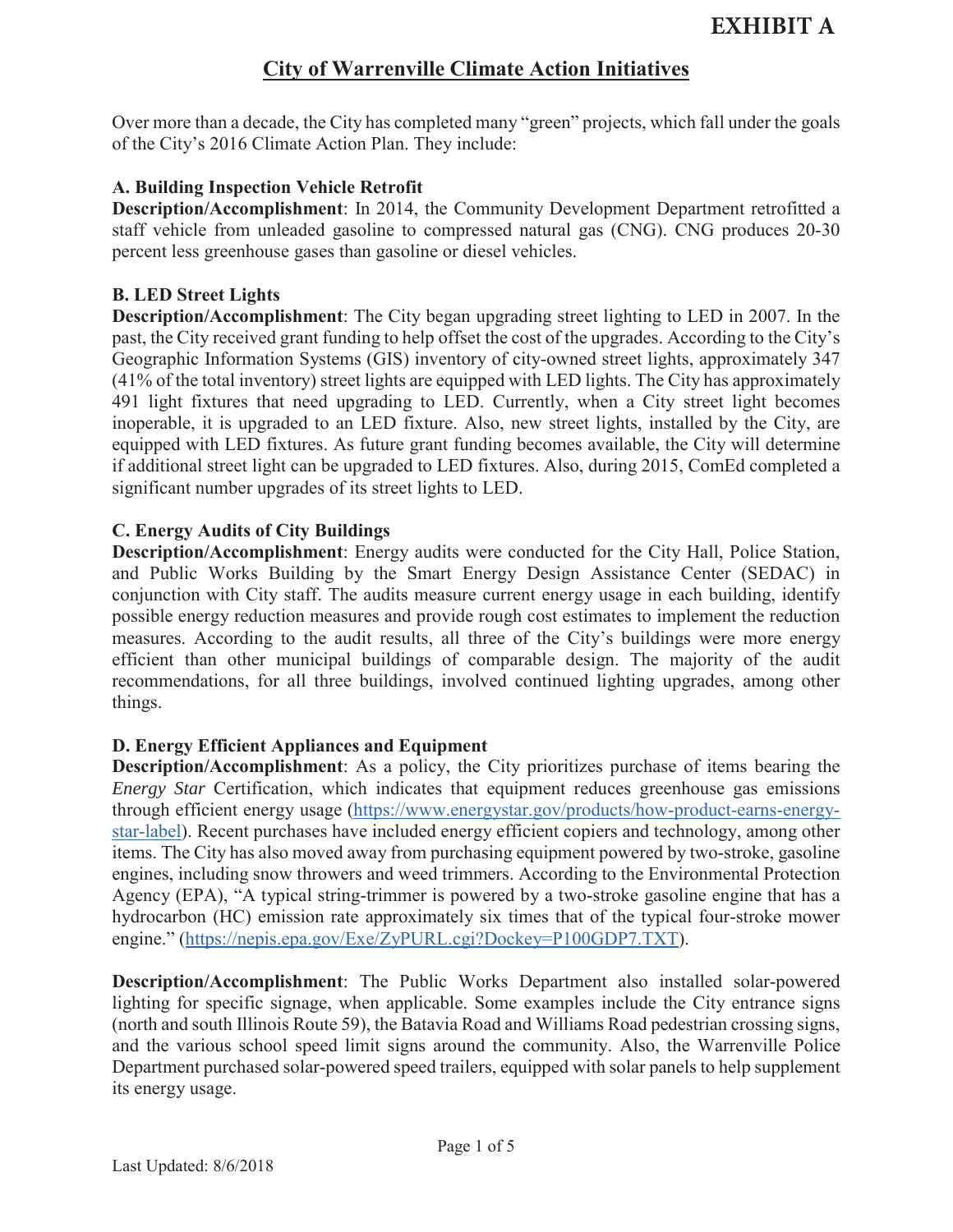### **E. Water Reduction**

**Description/Accomplishment**: The City has continued to reduce water usage across the entire organization. Public Works staff have installed low-flow plumbing fixtures and faucet sensors in restrooms in Public Works, City Hall, and the Police Station. The City has also installed a water bottle filling station, at the Public Works Building, to help reduce water usage and waste from discarded plastic bottles.

### **F. Municipal Electrical Aggregation Program**

**Description/Accomplishment**: In August 2012, the City implemented an electrical aggregation program. The program allowed the City to buy electricity from suppliers other than ComEd on behalf residents and small businesses by soliciting competitive bids from suppliers on behalf of the entire community. The City receives 100% renewable energy, from a supplier, for the entire community. All Warrenville residents and small business are automatically enrolled, unless they opt-out.

### **G. Utilization of Natural Plantings**

**Description/Accomplishment**: The City has promoted the use of natural plantings (plant species), along with rain gardens and bioswales, to help improve water quality, reduce runoff, beautify the community, and help local wildlife. The City's Climate Action Plan promotes the planting of native trees, prairie plants, and grasses to promote biodiversity.

### **H. Green Infrastructure**

**Description/Accomplishment**: In 2007, the City installed permeable pavers along a one mile section of Warrenville Road, between Butterfield and Batavia Roads in order to direct rainfall away from storm sewer systems and back into the natural ecosystem. Unfortunately, the Warrenville Road permeable paver system has not functioned as originally presented due to the compaction of the underlying supporting layers beneath the pavers along Warrenville Road, causing drainage and ponding issues. The project also included permeable paver parking along Warrenville Road. Utilizing permeable pavers, for parking, has been an effective utilization of the permeable paver system for the City. In summer 2018, the City completed the conversion of parking along Warren Avenue, in proximity of the Police Station, from asphalt to permeable paver parking.

#### **I. Building Code Updates**

**Description/Accomplishment**: In 2017, the City of Warrenville adopted the 2015 International Building Codes published by the International Code Council (ICC), which includes updated provisions for renewable energy, including solar photo voltaic (SPV) and solar thermal systems (STS). The adopted codes streamline and encourage the adoption of alternative energy usage. SPV and STS systems reduce overall energy consumption. The 2015 codes also includes the Energy Conservation Code with Illinois amendments.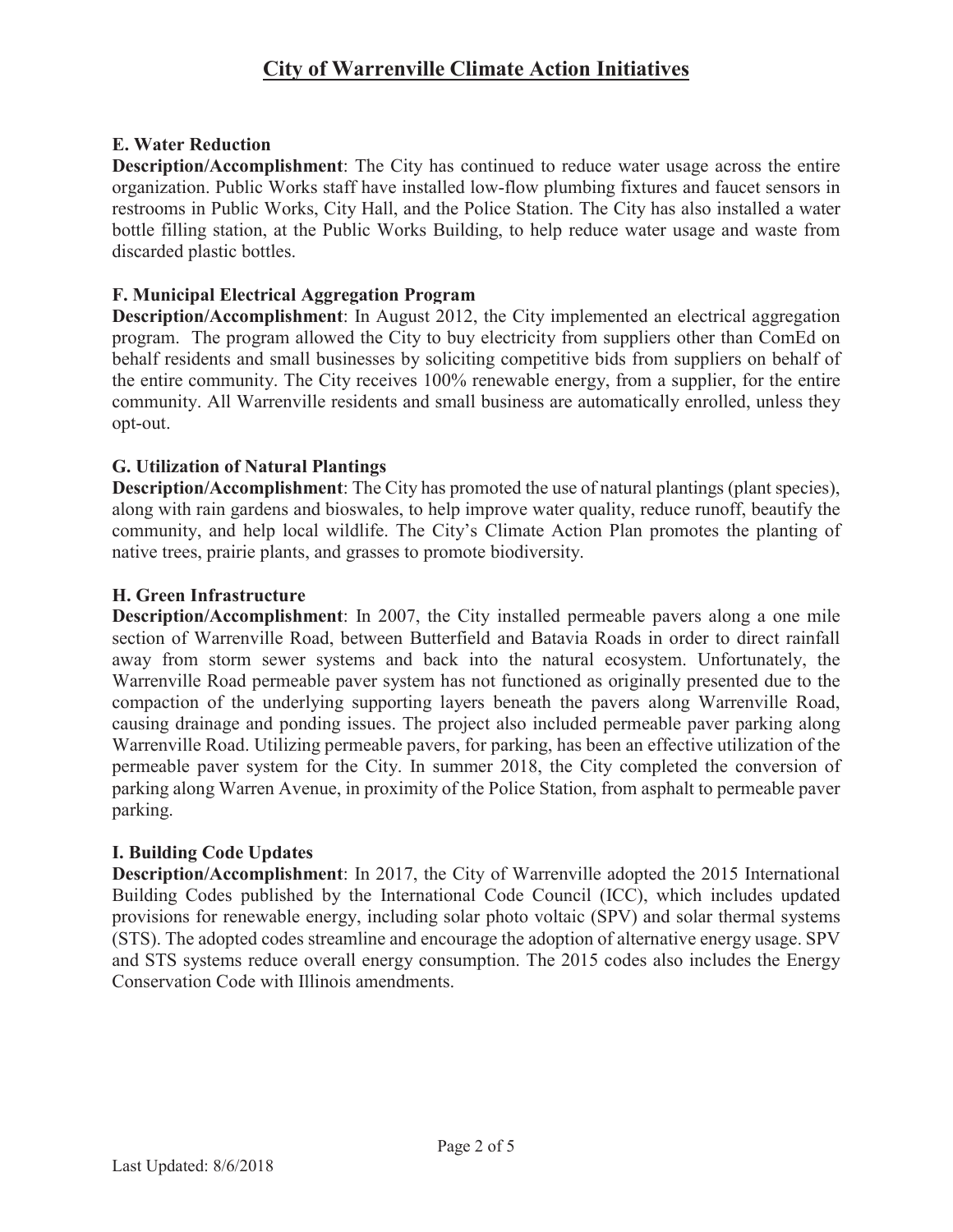### **J. Tree Planting**

**Description/Accomplishment**: The City maintains a Parkway Tree Program, which gives residents the opportunity to purchase a parkway tree as part of its commitment to reforestation in Warrenville. Also, ash trees in the City's right of way, which are damaged by the Emerald Ash Borer, are replaced, free of charge, for residents.

### **K. City Advisory Commissions and Certifications**

**Description/Accomplishment**: in 2006, the City Council established two advisory commissions to address issues related to climate change; the Environmental Advisory Commission (EAC) and the Bicycle and Pedestrian Advisory Commission (BPAC). The EAC promotes programs and initiatives geared towards enhancing environmental awareness within the city, among other things. The BPAC encourages bicycle commuting and walking in lieu of motorized transportation, among other things. Both organizations hold various events throughout the year that reflect the City's commitment to green initiatives.

EAC holds an Arbor Day event in late April, at which free tree saplings are given away to encourage tree planting around the community. BPAC promotes a bike and walk to school event, at local schools, in April and October.

The City of Warrenville is designated as a Tree City USA by the Arbor Day Foundation and has held that designation for the past 30 years. The certification provides recognition of the City's efforts in promoting a healthy, sustainable urban forestry program.

The City is designated a Bicycle Friendly Community (BFC) by the League of American Bicyclists. The BFC certification provides a roadmap to promote and improve bicycling issues in the community.

### **L. Interior and Exterior LED Lighting in City Buildings**

**Description/Accomplishment**: The City has prioritized retrofitting high-wattage lighting to energy efficient LED lighting. Interior lighting projects completed to date include the upgrades of the vehicle storage and salt shed areas at the Public Works Building, the records office and the sergeant/detective areas at the Police Station, Warrenville City Museum, and the Gallery Conference Room at City Hall. Additional exterior lighting projects to reduce energy usage include upgrades at Cerny Park, Veterans Memorial, Bob Walters Commons, City Gazebo, Warrenville City Museum, Public Works Building, and City Hall

**Description/Accomplishment**: The City received grant funding in 2010 to retrofit approximately 144 florescent lights to T-8 lights at the Public Works Building and Community Development Department at City Hall. T-8 lights use approximately 35% less energy than standard fluorescent lights. The same grant funding also paid for the upgrading of 39 high-bay light fixtures in the Public Works garage area to more efficient fluorescent fixtures.

#### **M. Salt Reduction Measures**

**Description/Accomplishment**: The Public Works Department works to reduce the amount of salt used during inclement weather events. Currently, only minimal salting occurs on roads during inclement weather events; with city crews primarily responding after the conclusion of the weather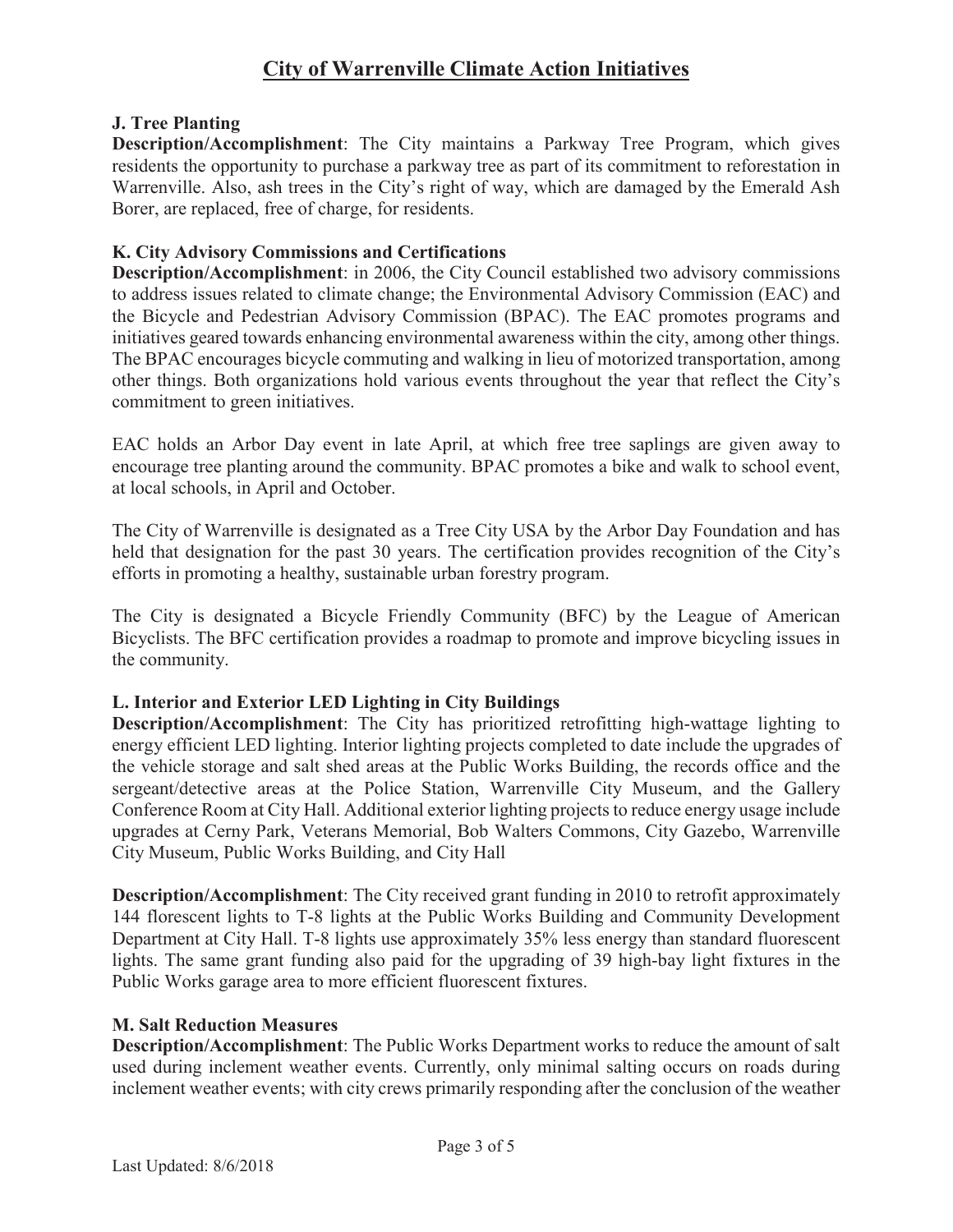event. Also, the Public Works Department utilizes a mix of beet juice and salt brine, to pre-wet the road salt, which helps reduce the volume of salt required during a weather event.

## **N. High Efficiency Building and HVAC Equipment**

**Description/Accomplishment**: Programmable thermostats were installed in the City Hall, Police Station, and Public Works Buildings. The thermostats allow the City to reduce energy usage during non-work hours. Some purchases have included high-efficiency water heaters at Cerny Park, City Hall, the Public Works Building, and Police Station.

Building material upgrades include the installation of energy-efficient insulation at Cerny Park and the Police Station, and a cool (white membrane) roof at the Police Station. According to the US Department of Energy, "A cool roof is one that has been designed to reflect more sunlight and absorb less heat than a standard roof." (https://www.energy.gov/energysaver/energy-efficienthome-design/cool-roofs).

### **O. Occupancy Sensors**

**Description/Accomplishment**: Occupancy sensors have been installed in City Hall, Police Station, and Public Works building. The sensors save electricity by turning off lighting in unoccupied areas of the building. In 2010, grant funding was received for the installation of the sensors in the Public Works Building and Community Development Department (City Hall).

### **P. Waste Reduction**

**Description/Accomplishment**: The City attempts to reduce waste and recycle as much as possible. Comprehensive residential solid waste, recycling, and yard waste pickup is provided by Waste Management under the City's franchise agreement.

## **Q. Prescription Drug Recycling Drop Box**

**Description/Accomplishment:** In 2017, the Police Station installed a prescription drug recycling box in the lobby. The box was provided by a grant from the DuPage Foundation and residents may place unwanted medications in the drop box during regular lobby hours.

### **R. Public Recycling Events**

**Description/Accomplishment:** The Police Department holds a yearly shredding event every May. In 2018, electronics recycling was added as an additional service. The event gives residents the opportunity to recycle items such as computers, modems, routers and office equipment, among other things.

### **S. Private Solar Permit and Development Prioritization**

**Description/Accomplishment:** In 2018, the City Council endorsed the prioritized review and processing of development applications that include solar installations. The policy statement is as follows, "In support of the goals of its 2015 Strategic Plan and 2016 Climate Action Plan, the City Council hereby directs the Community Development Department staff to allocate their time and direct their efforts in a manner whereby they prioritize the review and processing of those building permits and development applications that are most likely to result in the construction of solar installations in the City of Warrenville."